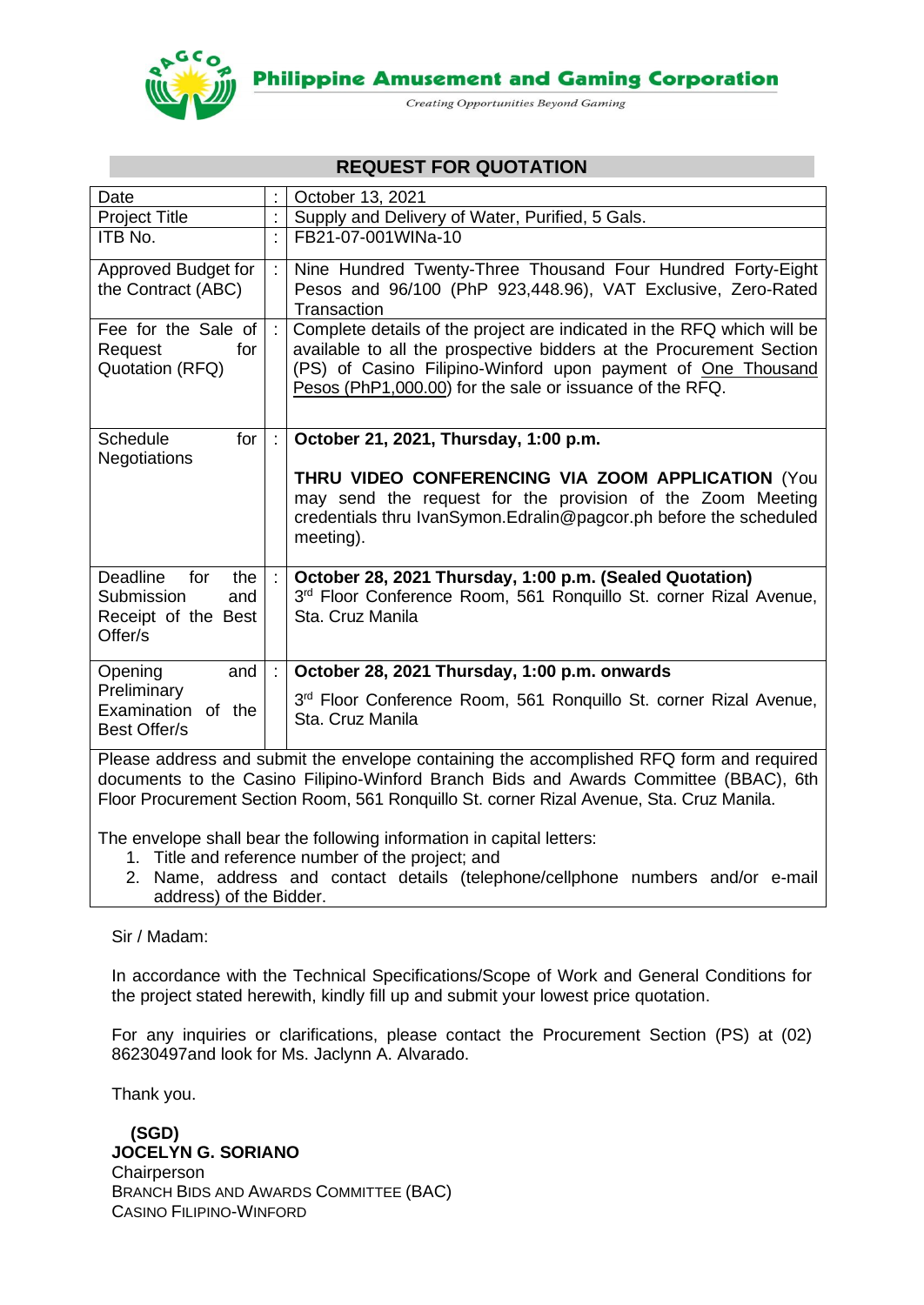Dear Ms. Soriano:

In accordance with your request, following is our quotation for your requirement:

# **I. TECHNICAL SPECIFICATIONS AND OTHER REQUIREMENTS OF THE PROJECT:**

|                                                                                         | <b>TECHNICAL SPECIFICATIONS</b>                                                                                                                                                                                                                          |                                                                                                                                                                                                                                                                                                                                                                                                                                                                                                                                                                           | <b>Technical</b><br><b>Offered</b><br>Quotation<br>Please fill<br>up each<br>either:<br>with<br>row<br>"Not<br>"Comply"<br><b>or</b><br>Comply" |
|-----------------------------------------------------------------------------------------|----------------------------------------------------------------------------------------------------------------------------------------------------------------------------------------------------------------------------------------------------------|---------------------------------------------------------------------------------------------------------------------------------------------------------------------------------------------------------------------------------------------------------------------------------------------------------------------------------------------------------------------------------------------------------------------------------------------------------------------------------------------------------------------------------------------------------------------------|-------------------------------------------------------------------------------------------------------------------------------------------------|
|                                                                                         | PROJECT: Supply and Delivery of Water, Purified, 5 Gals.                                                                                                                                                                                                 |                                                                                                                                                                                                                                                                                                                                                                                                                                                                                                                                                                           |                                                                                                                                                 |
|                                                                                         |                                                                                                                                                                                                                                                          | <b>TECHNICAL SPECIFICATIONS</b>                                                                                                                                                                                                                                                                                                                                                                                                                                                                                                                                           |                                                                                                                                                 |
| <b>QTY</b>                                                                              | <b>DESCRIPTION</b>                                                                                                                                                                                                                                       | Please fill up each<br>row with either:<br>"Comply" or "Not<br><b>Comply</b>                                                                                                                                                                                                                                                                                                                                                                                                                                                                                              |                                                                                                                                                 |
| Twenty-<br>One<br>Thousand<br><b>Three</b><br>Hundred<br>Twelve<br>(21, 312)<br>bottles | cap and sealed.<br>gallons of water.<br>by the FDA-DOH.<br>virgin materials (materials which have not<br>interact physically or chemically with the product.<br><b>Physical – Chemical Properties</b><br><b>Description</b><br>pH<br><b>TDS</b><br>Taste | Twenty-One Thousand Three Hundred Twelve (21,312)<br>bottles of Purified drinking water, 5GaL capacity with<br>Containers should be capable of handling five (5)<br>Plastic container and shall conform to the test for heavy<br>metals and migratory/leachable substances prescribed<br>Containers and caps should be manufactured from<br>been<br>recycled) of food grade quality with plastic label (seal);<br>and free of adhesives or other substances that may<br><b>Guide Level</b><br>$5 - 7$<br><10ppm (Total dissolved<br>Solids-TDS)<br>No Objectionable Taste |                                                                                                                                                 |
|                                                                                         | Odor<br>Color<br>Turbidity                                                                                                                                                                                                                               | No Objectionable Odor<br>5 TCU (True color units)<br>5 NTU (Nephelometric                                                                                                                                                                                                                                                                                                                                                                                                                                                                                                 |                                                                                                                                                 |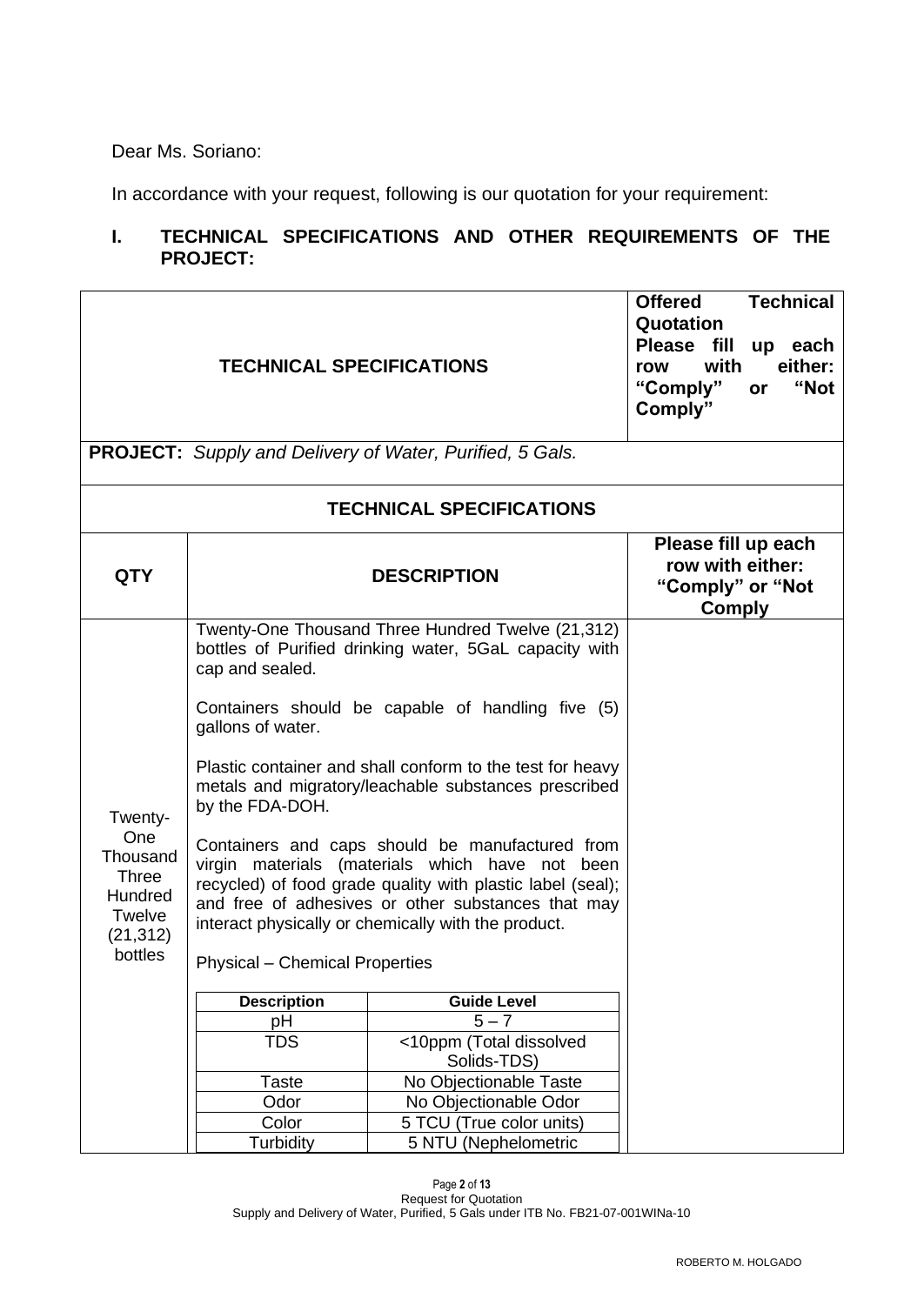|                              |                                                         | Turbidity units)                                                                                                  |  |
|------------------------------|---------------------------------------------------------|-------------------------------------------------------------------------------------------------------------------|--|
|                              |                                                         |                                                                                                                   |  |
|                              |                                                         |                                                                                                                   |  |
|                              |                                                         | Delivery details with the supplier in staggered basis and<br>the delivery schedule shall be based upon the advice |  |
|                              |                                                         | from CF-Winford until such time the whole contract is                                                             |  |
| consummated.                 |                                                         |                                                                                                                   |  |
|                              |                                                         |                                                                                                                   |  |
| Item No                      | Quantity                                                | Delivered, Weeks/Months                                                                                           |  |
| 1 <sup>st</sup>              | 1,776                                                   | Within thirty (30) calendar days                                                                                  |  |
| delivery                     | containers/btls                                         | from the effectivity date specified                                                                               |  |
|                              |                                                         | in the NTP or upon advise of the<br>enduser                                                                       |  |
|                              |                                                         |                                                                                                                   |  |
| 2 <sub>nd</sub>              | 1,776                                                   | Within thirty (30) calendar days                                                                                  |  |
| delivery                     | containers/btls                                         | after the 1 <sup>st</sup> delivery or upon                                                                        |  |
|                              |                                                         | advise of the enduser                                                                                             |  |
| 3 <sup>rd</sup>              | 1,776                                                   | Within thirty (30) calendar days                                                                                  |  |
| delivery                     | containers/btls                                         | after the 2 <sup>nd</sup> delivery or upon<br>advise of the enduser                                               |  |
| 4 <sup>th</sup>              | 1,776                                                   | Within thirty (30) calendar days                                                                                  |  |
| delivery                     | containers/btls                                         | after the 3 <sup>rd</sup> delivery or upon                                                                        |  |
|                              |                                                         | advise of the enduser                                                                                             |  |
| 5 <sup>th</sup>              | 1,776                                                   | Within thirty (30) calendar days                                                                                  |  |
| delivery                     | containers/btls                                         | after the 4 <sup>th</sup> delivery or upon                                                                        |  |
| 6 <sup>th</sup>              | 1.776                                                   | advise of the enduser<br>Within thirty (30) calendar days                                                         |  |
| delivery                     | containers/btls                                         | after the 5 <sup>th</sup> delivery or upon                                                                        |  |
|                              |                                                         | advise of the enduser                                                                                             |  |
| 7 <sup>th</sup> delivery     | 1,776                                                   | Within thirty (30) calendar days                                                                                  |  |
|                              | containers/btls                                         | after the 6 <sup>th</sup> delivery or upon                                                                        |  |
| 8 <sup>th</sup>              |                                                         | advise of the enduser                                                                                             |  |
| delivery                     | 1,776<br>containers/btls                                | Within thirty (30) calendar days<br>after the 7 <sup>th</sup> delivery or upon                                    |  |
|                              |                                                         | advise of the enduser                                                                                             |  |
| gth                          | 1,776                                                   | Within thirty (30) calendar days                                                                                  |  |
| delivery                     | containers/btls                                         | after the 8 <sup>th</sup> delivery or upon                                                                        |  |
|                              |                                                         | advise of the enduser                                                                                             |  |
| 10 <sup>th</sup><br>delivery | 1,776<br>containers/btls                                | Within thirty (30) calendar days<br>after the 9 <sup>th</sup> delivery or upon                                    |  |
|                              |                                                         | advise of the enduser                                                                                             |  |
| 11 <sup>th</sup>             | 1,776                                                   | Within thirty (30) calendar days                                                                                  |  |
| delivery                     | containers/btls                                         | after the 10 <sup>th</sup> delivery or upon                                                                       |  |
| 12 <sup>th</sup>             |                                                         | advise of the enduser                                                                                             |  |
| delivery                     | 1,776<br>containers/btls                                | Within thirty (30) calendar days<br>after the 11 <sup>th</sup> delivery or upon                                   |  |
|                              |                                                         | advise of the enduser                                                                                             |  |
| Delivery Site:               |                                                         |                                                                                                                   |  |
|                              |                                                         | Casino Filipino - Ronquillo-600, Winford-400, Malabon-                                                            |  |
|                              |                                                         | 400, MGO TG-250, Grandz-70, MGO SM-56                                                                             |  |
|                              | <b>Facilities Management Section</b>                    |                                                                                                                   |  |
|                              |                                                         | Inspections and acceptance will be conducted during or                                                            |  |
|                              |                                                         | after delivery (whichever is applicable)                                                                          |  |
|                              |                                                         |                                                                                                                   |  |
|                              | CF-Winford shall order the supplier (winning bidder) to |                                                                                                                   |  |
|                              |                                                         | recall and withdraw the particular batch of 5gal mineral                                                          |  |
|                              |                                                         | water upon finding that same fails to comply with the                                                             |  |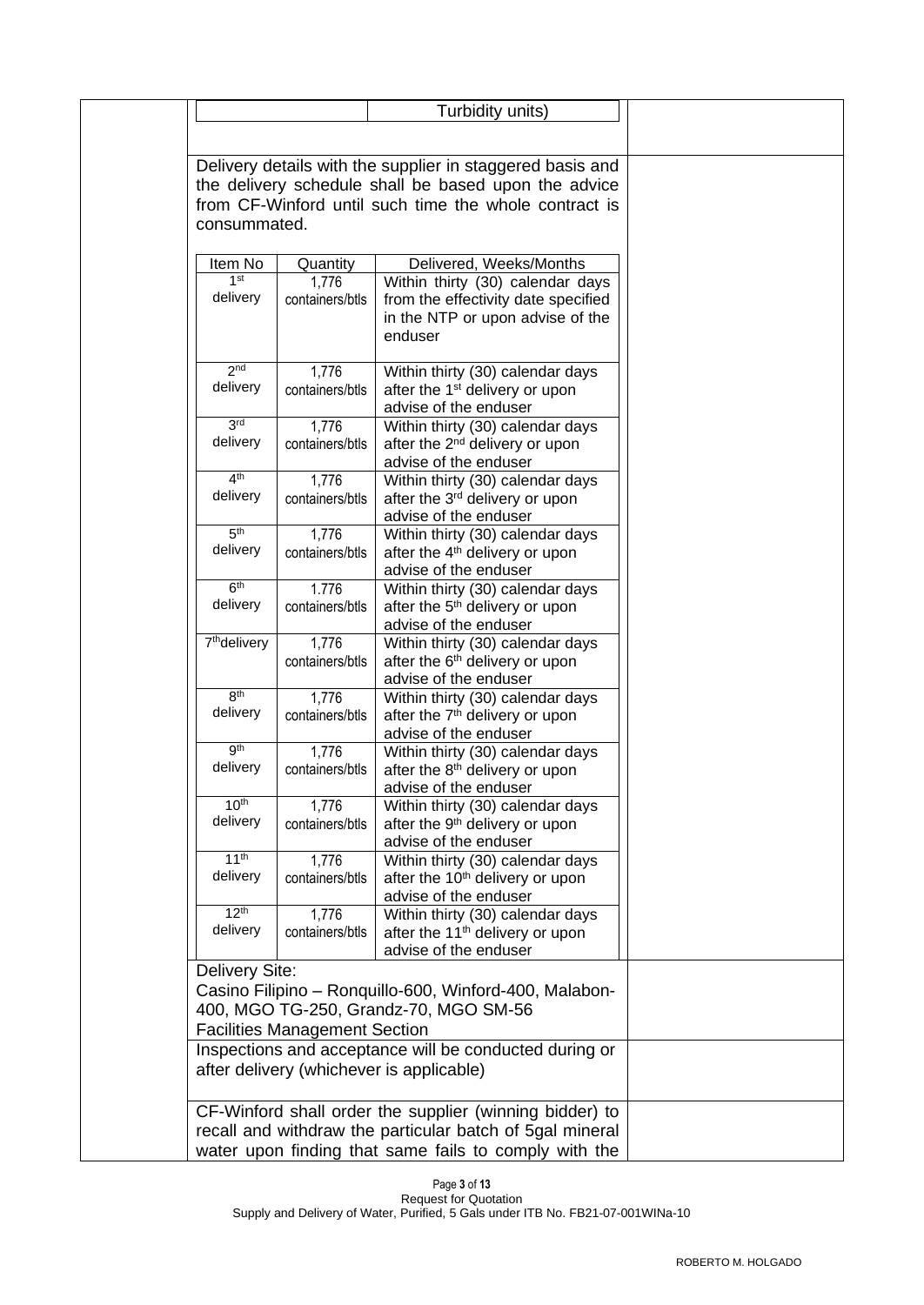|                           | quality standards or when the products are found<br>adulterated or mislabeled.                                                                                                                                                                                                                                                                                                                                                                                                                                                                                                                                                                                                  |  |
|---------------------------|---------------------------------------------------------------------------------------------------------------------------------------------------------------------------------------------------------------------------------------------------------------------------------------------------------------------------------------------------------------------------------------------------------------------------------------------------------------------------------------------------------------------------------------------------------------------------------------------------------------------------------------------------------------------------------|--|
|                           | Defective items should be replaced / delivered within<br>two (2) calendar days upon receipt of notice.                                                                                                                                                                                                                                                                                                                                                                                                                                                                                                                                                                          |  |
|                           | Submission of a duly certified Microbial examination<br>(from a reputable DOH-accredited laboratory and from<br>the Health Department of the City or Municipality<br>Government covering the place of business and the<br>physical and chemical properties of purified water such<br>as TDS, pH, Color and Turbidity) of the previous month<br>during the opening of bids and on a monthly basis for<br>the duration of the contract. These documents shall<br>form part of the legal documents evidencing the<br>statements/declaration under oath of the contents.<br>PAGCOR reserves the right to demand sufficient<br>samples for random validation of laboratory analysis. |  |
|                           | As part of the Post Qualification Process,<br>the<br>TWG/End-user will conduct facility inspection of the<br>Lowest/Single Calculated Quotation to check on their<br>processing control and procedures, sanitary facilities.                                                                                                                                                                                                                                                                                                                                                                                                                                                    |  |
|                           | Winning bidder to provide CF-Winford Thirty-Five (35)<br>hot and cold water dispensers in good working<br>conditions for five (5) gallon drinking water, which will<br>be cleaned regularly every month, all free of charge (on<br>loan only). Supplier shall send a substitute or<br>replacement for each defective dispenser not later than<br>two (2) days from notice of request.                                                                                                                                                                                                                                                                                           |  |
|                           | Delivery fee and deposit for containers are waived and<br>payment shall be based on staggered delivery.                                                                                                                                                                                                                                                                                                                                                                                                                                                                                                                                                                         |  |
|                           | Bidder shall provide a Certificate of Health Regulatory<br>Device Registration (CHRDR) for water purification<br>devices that produce safe drinking water conforming to<br>the minimum quality standards set by FDA-DOH, within<br>five (5) calendar days from the notice of LCQ/SCQ.                                                                                                                                                                                                                                                                                                                                                                                           |  |
|                           | Bidder shall provide a certification of "Gross Alpha Beta<br>Activity Test" if the source of water is deep well water.                                                                                                                                                                                                                                                                                                                                                                                                                                                                                                                                                          |  |
| <b>Contract Duration:</b> |                                                                                                                                                                                                                                                                                                                                                                                                                                                                                                                                                                                                                                                                                 |  |
| Proceed                   | The contract shall be for a period of <b>one (1)</b> year<br>commencing from the date of receipt of the Notice to                                                                                                                                                                                                                                                                                                                                                                                                                                                                                                                                                               |  |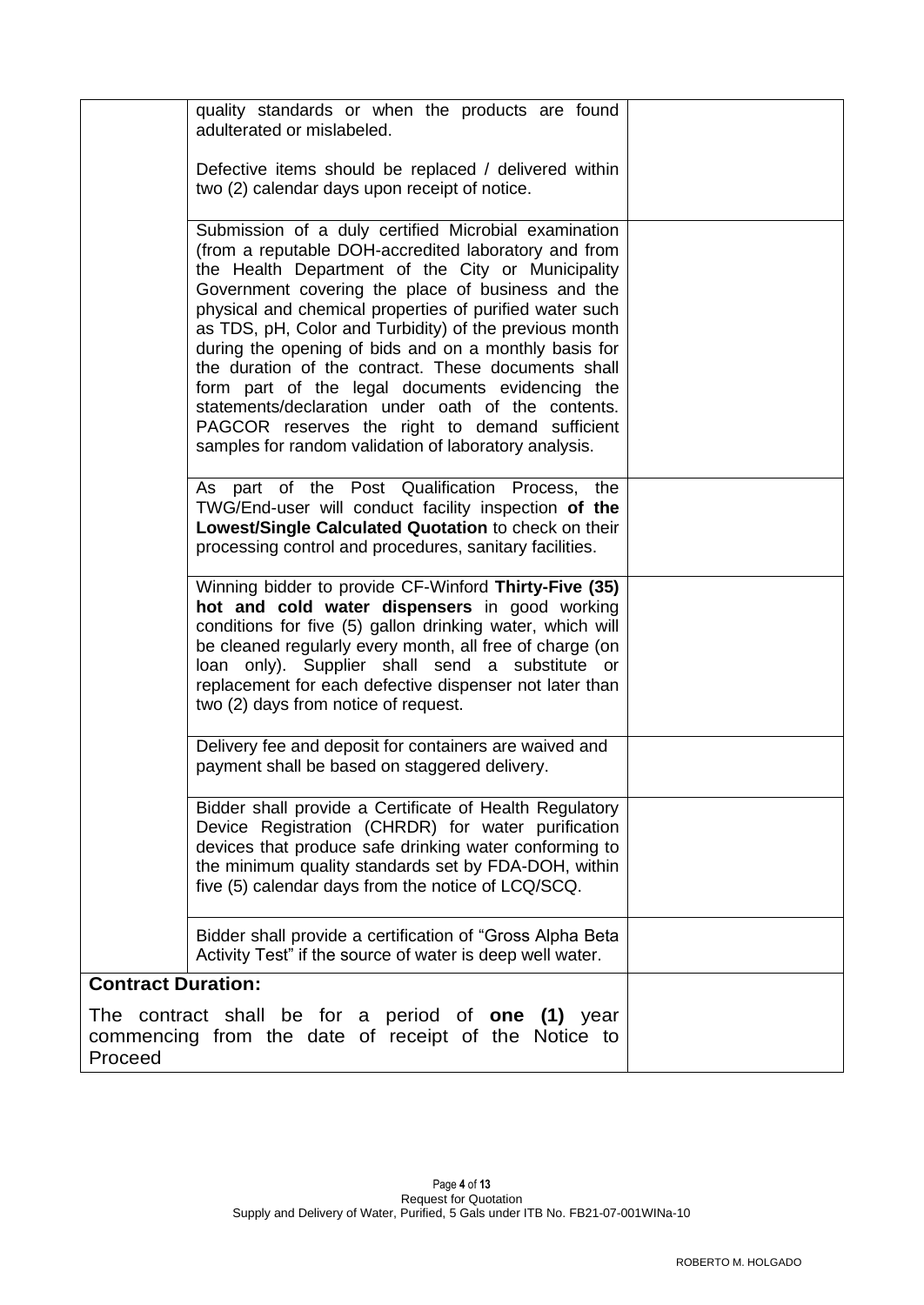| <b>Validity of Offer:</b>                                                                                                                        |
|--------------------------------------------------------------------------------------------------------------------------------------------------|
| <b>Ninety (90)</b> calendar days from the date of the Submission,<br>Receipt, Opening and Preliminary Examination of the Best<br>Offer/Quotation |

## **II. FINANCIAL OFFER / QUOTATION:**

| <b>Technical Description</b>                       | <b>Quantity</b> | <b>UOM</b> | <b>Unit Cost</b> | <b>Total Cost</b><br>Exclusive,<br>(VAT<br>Zero-<br><b>Rated Transaction)</b> |
|----------------------------------------------------|-----------------|------------|------------------|-------------------------------------------------------------------------------|
| Supply and Delivery of<br>Water, Purified, 5 Gals. | 21,312          | bottle     | <b>PhP</b>       | <b>PhP</b><br>(Please state amount in<br>words and in figures)                |

### **NOTE: PRICE OFFER [Unit and Total Costs should be rounded off up to two (2) decimal places]**

## **III. ADDITIONAL REQUIREMENTS**:

Upon submission of your best offer/quotation, kindly also submit the following:

1. Valid Philippine Government Electronic Procurement System (PhilGEPS) Platinum Certificate of Registration and Membership in accordance with Section 8.5.2 of the 2016 Revised Implementing Rules and Regulations (IRR) of Republic Act (R.A.) No. 9184, if registered under the Platinum category; Provided that all of the eligibility documents submitted to PhilGEPS are valid, maintained and updated;

### **OR**

In case any of the eligibility documents submitted to PhilGEPS is not updated, combination of the valid PhilGEPS Platinum Certificate of Registration and Membership, with any of the valid and/or updated Class "A" Eligibility Documents:

a) Securities and Exchange Commission (SEC) Registration Certificate for corporations, partnerships and/or joint ventures, Department of Trade and Industry (DTI) Registration Certificate for sole proprietorship, *or* Cooperative Development Authority (CDA) Registration Certificate for cooperatives;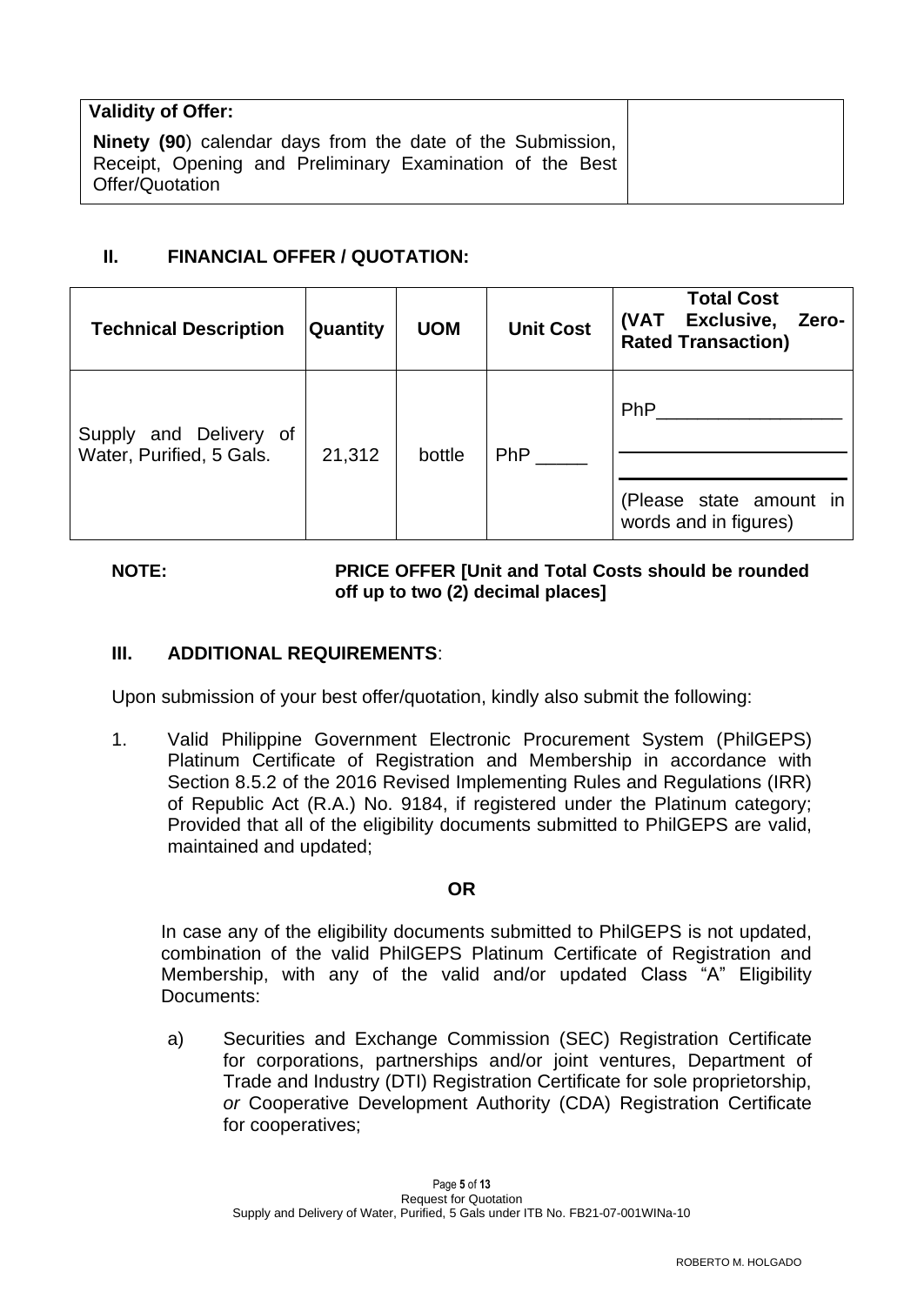*b)* Valid Mayor's Permit issued by the city or municipality where the principal place of business of the prospective bidder is located, or the equivalent document for Exclusive Economic Zones or Areas.

In cases of recently expired Mayor's/Business Permits, it shall be accepted together with the official receipt as proof that the bidder has applied for the renewal within the period prescribed by the concerned local government unit, provided that the renewed permit shall be submitted as a post-qualification requirement in accordance with Section 34.2 of the 2016 Revised IRR of R.A. 9184.

- c.) Valid Tax Clearance Certificate per Executive Order (E.O.) No. 398, series of 2005, as finally reviewed and approved by the Bureau of Internal Revenue (BIR); and
- d.) Audited Financial Statements (AFS), stamped "received" by the BIR or its duly accredited and authorized institutions, for the preceding calendar year. In case the AFS for the preceding calendar year is not yet available, said AFS should not be earlier than two (2) years from the deadline for the Submission and Receipt of the Best Offer/Quotation.

Provided that the winning bidder are obliged to notify PAGCOR that it was able to ensure that all the aforesaid eligibility documents are current and updated in PhilGEPS at the earliest possible time but not later than the issuance of the Notice to Proceed (NTP).

#### **OR;**

In lieu of the PhilGEPS Platinum Certificate of Registration and Membership, bidders shall submit all of the valid and/or updated Class "A" Eligibility Documents enumerated above; Provided that the bidder having the Lowest Calculated Offer/Quotation or Single Calculated Offer/Quotation submits a valid PhilGEPS Platinum Certificate of Registration and Membership within five (5) calendar days from receipt of the BAC notice of the Lowest Calculated Offer/Quotation or Single Calculated Offer/Quotation during the postqualification process.

2. Omnibus Sworn Statement in accordance with the attached prescribed form.

The Omnibus Sworn Statement shall be supported by an attached original document showing proof of authorization, e.g., original duly notarized Secretary's Certificate issued by the corporation or the members of the joint venture or an original Special Power of Attorney (SPA) in case of sole proprietorships for situations where the signatory is not the sole proprietor/owner; and

3. Duly certified Microbial examination (from a reputable DOH-accredited laboratory and from the Health Department of the City or Municipality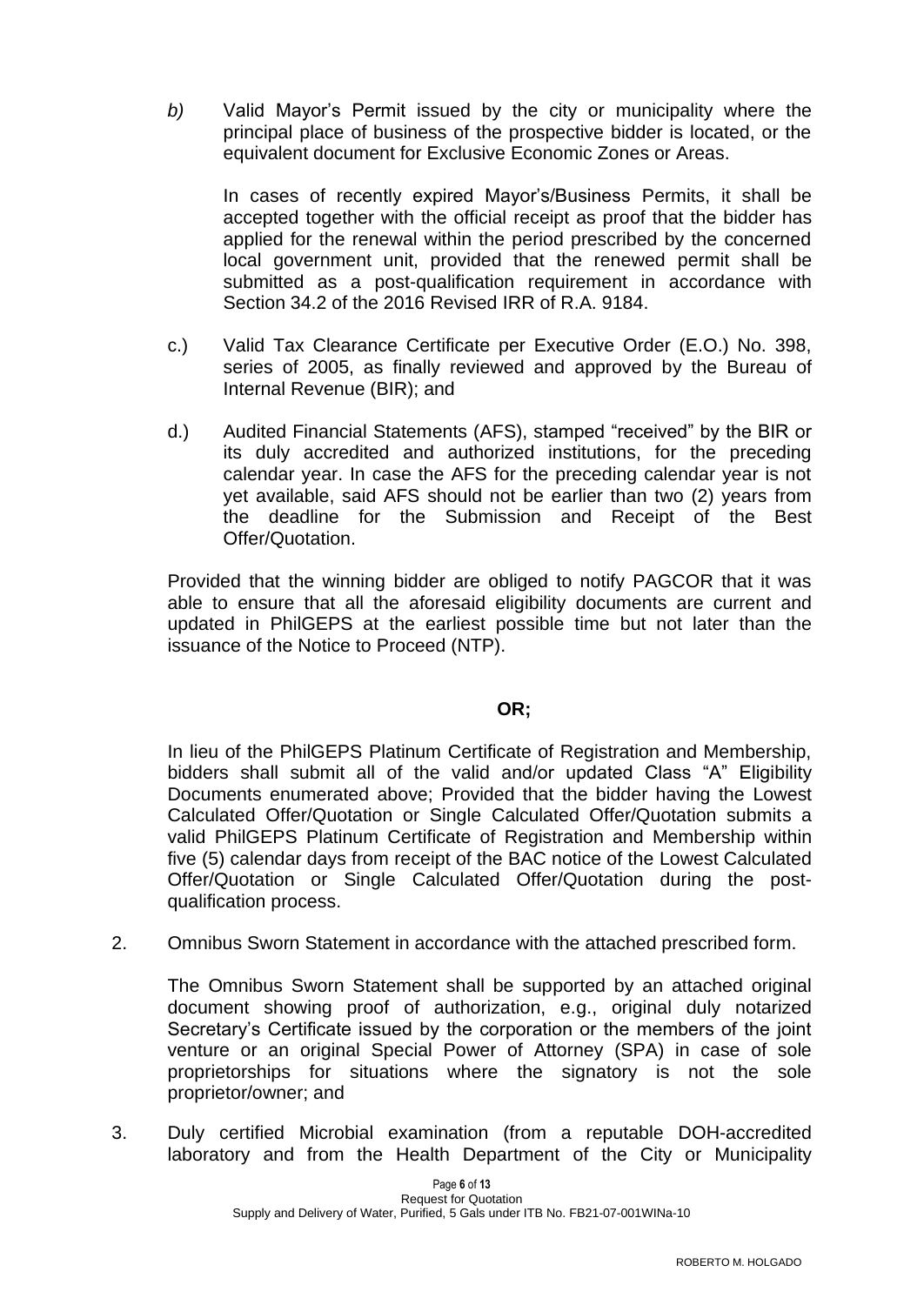Government covering the place of business and the physical and chemical properties of purified water such as TDS, pH, Color and Turbidity) of the previous month.

### **IV. ADDITIONAL NOTES:**

- 1. Bidders shall provide correct and accurate information required in this form.
- 2. Offers/quotations submitted exceeding the Approved Budget for the Contract shall be rejected.
- 3. The prices quoted are to be paid in Philippine Currency.
- 4. All prices quoted are INCLUSIVE of all applicable duties, government permits, fees, and other charges relative to the acquisition and delivery of items to PAGCOR, but should be VAT-Exclusive, Zero-Rated.
- 5. For the purpose of standardization of offer/quotations, this RFQ Form will prevail over all kinds and forms of offer/quotation. In case of price discrepancy over the amounts in words and in figures, the amount in words will prevail.
- 6. Award of contract shall be made to the supplier, contractor or consultant determined to have the Single or Lowest Calculated and Responsive Offer/Quotation (for goods and infrastructure projects) or Single or Highest Rated and Responsive Offer/Proposal (for consulting services).
- 7. Any interlineations, erasures or overwriting shall be valid only if they are signed or initiated by you or any of your duly authorized representative/s.
- 8. PAGCOR shall have the right to inspect and/or to test the goods to confirm their conformity to the technical specifications.
- 9. To guarantee the faithful performance of the winning bidder's obligations, it shall post a Performance Security prior to the signing of the contract, in accordance with any of the following schedule:

| <b>Form of Security</b>                                                                                                                                                                                                                                                                                                               | <b>Amount in Percentage</b><br>of Total Contract<br><b>Price</b> |
|---------------------------------------------------------------------------------------------------------------------------------------------------------------------------------------------------------------------------------------------------------------------------------------------------------------------------------------|------------------------------------------------------------------|
| Cash or cashier's/manager's check issued by a<br><b>Universal or Commercial Bank;</b><br>Bank draft/guarantee or irrevocable letter of credit<br>issued by a Universal or Commercial Bank:<br>Provided, however, that it shall be confirmed or<br>authenticated by a Universal or Commercial Bank,<br>if issued by a foreign bank; or | Five Percent (5%)                                                |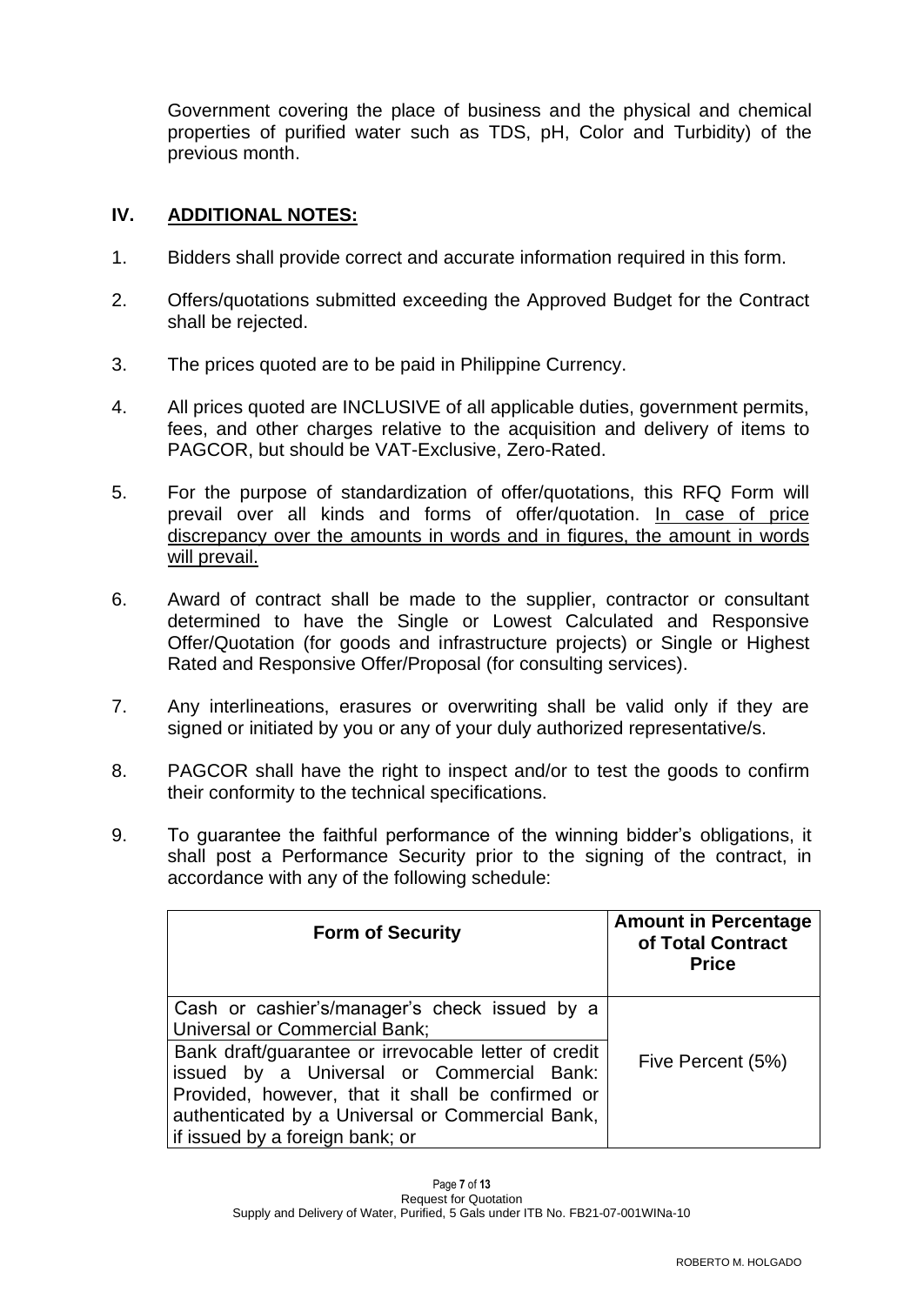| Thirty Percent (30%) |
|----------------------|
|                      |
|                      |

The Performance Security shall remain valid for the entire contract duration and shall be release only after the issuance by the Philippine Amusement and Gaming Corporation (PAGCOR) of the final Certificate of Acceptance (issuance of the IAR); Provided that PAGCOR has no claims filed against the contract awardee or the surety or insurance company.

- 10. The winning supplier agrees to pay a penalty of at least equal to one-tenth of one percent (1/10 of 1%) of the cost of the unperformed portion for every day of delay, including non-working days (i.e. Saturday and Sunday), legal holidays or special non-working holidays. PAGCOR may rescind the contract once the cumulative amount of liquidated damages reaches ten percent (10%) of the amount of the contract, without prejudice to other courses of action and remedies open to it.
- 11. Other terms and conditions relative to the project are provided in the attached Purchase Contract.

### **V. PROCEDURES:**

- 1. Prospective bidders may download the Request for Quotations (RFQ) free of charge from the following websites: PAGCOR website (**[www.pagcor.ph\)](http://www.pagcor.ph/)** and PhilGEPS website (**www.philgeps.gov.ph)** and may be allowed to submit their offers provided that bidders shall pay the fee for the RFQ not later than the deadline for the Submission and Receipt of the Best Offers/Quotations.
- 2. Bidders, except those who have previously participated in any of the last two (2) failed biddings, are required to pay the applicable fee for the sale of RFQ not later than the deadline for the Submission and Receipt of the Best Offers/Quotations. A copy of the PAGCOR Official Receipt shall be presented as proof of payment.
- 3. The RFQ must be completed without any alterations to their format, and no substitute form shall be accepted. All blank spaces shall be filled in with the information requested.
- 4. Any requirements, guidelines, documents, clarifications, or other information relative to the negotiations that are communicated by the BBAC to a supplier, contractor, or consultant shall be communicated on an equal basis to all other suppliers, contractors, or consultants engaging in negotiations with the BAC relative to the procurement.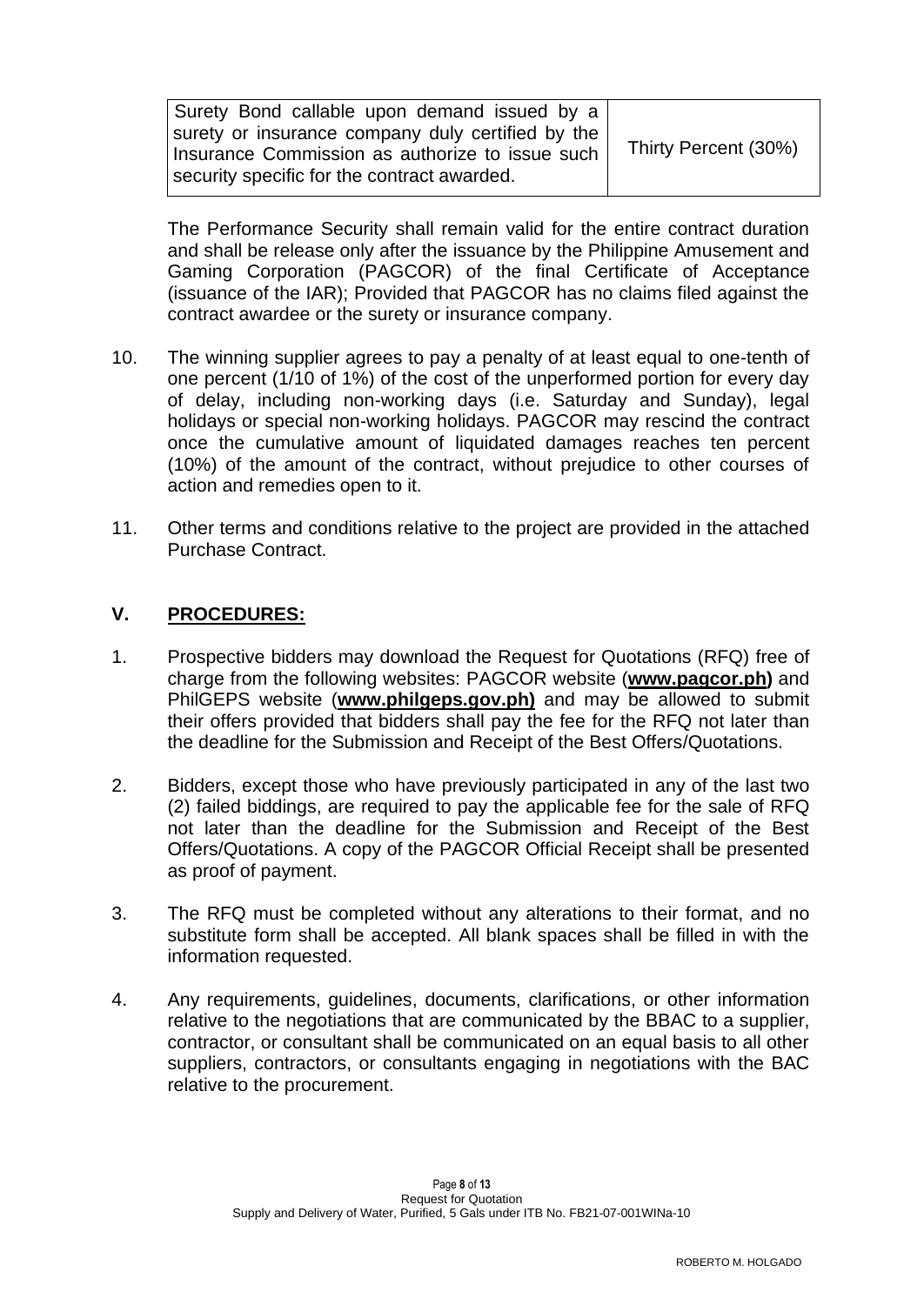- 5. The prospective bidders shall be given equal time and opportunity to negotiate and discuss the technical and financial requirements of the project to be able to submit a responsive quotation or proposal.
- 6. Technical Specifications/Scope of Work and additional Terms and Conditions of the program/project/activity shall be fully discussed during Negotiations. In case there are changes in the requirements and/or technical specifications made after the consultations/negotiations, these shall be communicated on an equal basis.
- 7. Bidders should be responsible for securing copies of the Supplemental/Bid Bulletins at the websites of PAGCOR and the PhilGEPS.
- 8. Copies of the Supplemental Bid Bulletins are also sent either through fax or electronic mail to all prospective bidders who purchased the RFQ.
- 9. Following completion of the negotiations, the BBAC shall request all suppliers, contractors, or consultants in the proceedings to submit, on a specified date, time and venue, a best offer based on the final technical and financial requirements.
- 10. In all cases the best offer/quotations should be VAT Exclusive, Zero-Rated Transaction and not exceed the ABC.
- 11. During the Submission, Receipt, Opening and Preliminary Examination of the Best Offer/s or Quotation/s, the BBAC shall check the submitted best offer/s and other required documents using a non-discretionary pass/fail criteria. The BBAC shall check the submitted documents of each bidder against a checklist of required documents to ascertain if they are all present, using a nondiscretionary "pass/fail" criterion. If a bidder submits the required document, it shall be rated "passed" for that particular requirement. In this regard, offer/s or quotation/s that fail to include any requirement or are incomplete or patently insufficient shall be considered as "failed". Otherwise, the BBAC shall rate the best offer/quotation as "Passed".
- 12. PAGCOR shall select the successful offer on the basis of the best offer/s/quotation/s submitted by the bidders which in no case should comply with PAGCOR's requirements. The best offer/s submitted by the prospective bidders shall still be subjected to detailed bid evaluation and postqualification.
- 13. The BBAC shall recommend award of contract to the Head of the Procuring Entity (HOPE) in favor of the supplier, contractor or consultant determined to have the Single or Lowest Calculated and Responsive Quotation (for goods or infrastructure projects) or Single or Highest Rated and Responsive Proposal (for consulting services).
- 14. The BBAC shall recommend to the HOPE the award of contract.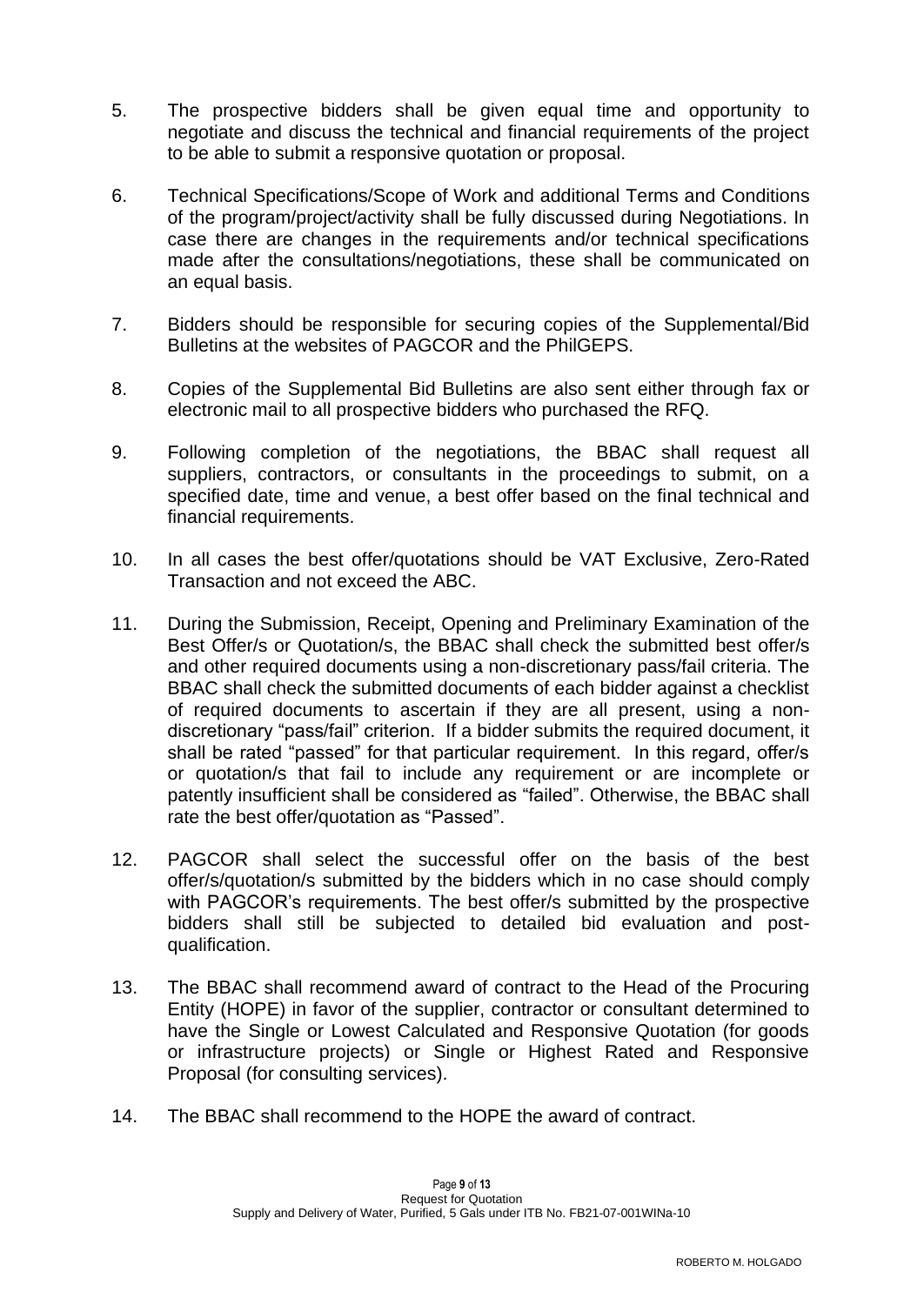- 15. In accordance with Government Procurement Policy Board (GPPB) Circular 06-2005 - Tie-Breaking Method, the BBAC shall use a non-discretionary and non-discriminatory measure based on sheer luck or chance, which is "DRAW LOTS," in the event that two (2) or more bidders have been post-qualified and determined as the bidder having the Lowest Calculated and Responsive Offer/Quotation (for goods and infrastructure projects) or Highest Rated and Responsive Offer/Proposal (for consulting services) to determine the final bidder having the Lowest Calculated and Responsive Offer/Quotation, based on the following procedures:
	- a) In alphabetical order, the bidders shall pick one rolled paper.
	- b) The lucky bidder who would pick the paper with a "CONGRATULATIONS" remark shall be declared as the winning bidder having the Lowest Calculated and Responsive Offer/Quotation and recommended for award of the contract.
- 16. PAGCOR reserves the right to accept or reject any offer/quotation, and to annul the procurement process and reject all offers/quotations at any time prior to contract award, without thereby incurring any liability to the affected bidder or bidders.

### **BIDDER'S COMMITMENT:**

We hereby agree and bind ourselves to the terms and conditions herein specified, to the manner of procurement and evaluation set up by the Casino Filipino-Winford Branch Bids and Awards Committee (BBAC), to the provisions of the Purchase Contract and to the rules and regulations of the Government and PAGCOR.

We understand that PAGCOR is not bound to accept the lowest or any offer/quotation it may receive.

Very truly yours,

\_\_\_\_\_\_\_\_\_\_\_\_\_\_\_\_\_\_\_\_\_\_\_\_ Signature over Printed Name  $TIN:$ 

\_\_\_\_\_\_\_\_\_\_\_\_\_\_\_\_\_\_\_\_\_\_\_\_

\_\_\_\_\_\_\_\_\_\_\_\_\_\_\_\_\_\_\_\_\_\_\_\_

Position

Company Represented TIN: \_\_\_\_\_\_\_\_\_\_\_\_\_\_\_\_\_\_\_\_

 $\frac{1}{\sqrt{2}}$  ,  $\frac{1}{\sqrt{2}}$  ,  $\frac{1}{\sqrt{2}}$  ,  $\frac{1}{\sqrt{2}}$  ,  $\frac{1}{\sqrt{2}}$  ,  $\frac{1}{\sqrt{2}}$  ,  $\frac{1}{\sqrt{2}}$  ,  $\frac{1}{\sqrt{2}}$  ,  $\frac{1}{\sqrt{2}}$  ,  $\frac{1}{\sqrt{2}}$  ,  $\frac{1}{\sqrt{2}}$  ,  $\frac{1}{\sqrt{2}}$  ,  $\frac{1}{\sqrt{2}}$  ,  $\frac{1}{\sqrt{2}}$  ,  $\frac{1}{\sqrt{2}}$ 

\_\_\_\_\_\_\_\_\_\_\_\_\_\_\_\_\_\_\_\_\_\_\_\_ Address / Tel. No. / Fax No.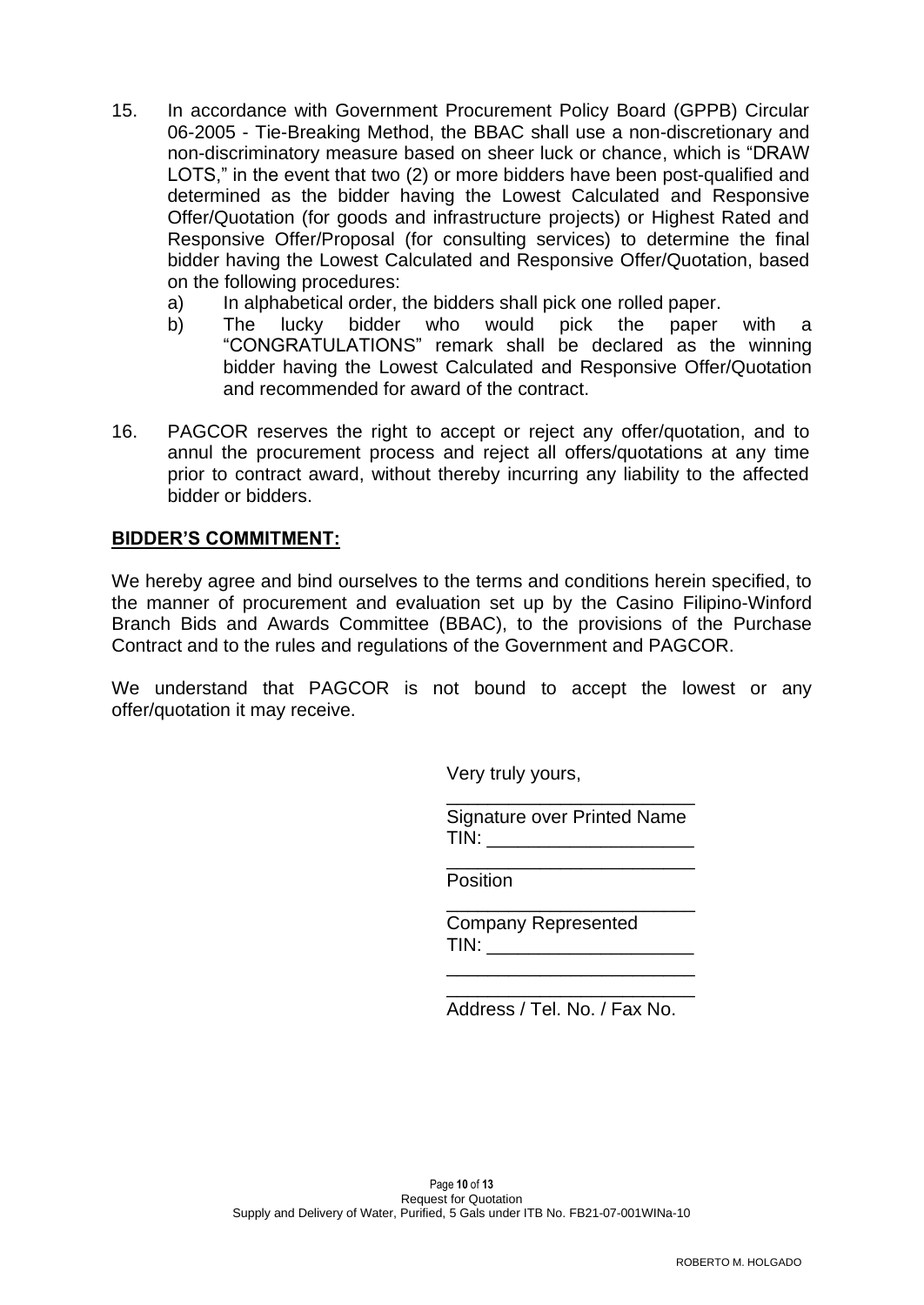REPUBLIC OF THE PHILIPPINES ) CITY/MUNICIPALITY OF \_\_\_\_\_\_ ) S.S.

# **A F F I D A V I T**

I, *[Name of Affiant]*, of legal age, *[Civil Status]*, *[Nationality]*, and residing at *[Address of Affiant]*, after having been duly sworn in accordance with law, do hereby depose and state that:

#### 1. *Select one, delete the other:*

*If a sole proprietorship:* I am the sole proprietor or authorized representative of *[Name of Bidder]* with office address at *[address of Bidder]*;

*If a partnership, corporation, cooperative, or joint venture:* I am the duly authorized and designated representative of *[Name of Bidder]* with office address at *[address of Bidder]*;

#### 2. *Select one, delete the other:*

*If a sole proprietorship:* As the owner and sole proprietor, or authorized representative of *[Name of Bidder]*, I have full power and authority to do, execute and perform any and all acts necessary to participate, submit the bid, and to sign and execute the ensuing contract for *[Name of the Project]* of the *[Name of the Procuring Entity], as shown in the attached duly notarized Special Power of Attorney*;

*If a partnership, corporation, cooperative, or joint venture:* I am granted full power and authority to do, execute and perform any and all acts necessary to participate, submit the bid, and to sign and execute the ensuing contract for *[Name of the Project]* of the *[Name of the Procuring Entity],* as shown in the attached *[state title of attached document showing proof of authorization (e.g., duly notarized Secretary's Certificate, Board/Partnership Resolution, or Special Power of Attorney, whichever is applicable;)]*;

3. *[Name of Bidder]* is not "blacklisted" or barred from bidding by the Government of the Philippines or any of its agencies, offices, corporations, or Local Government Units, foreign government/foreign or international financing institution whose blacklisting rules have been recognized by the Government Procurement Policy Board, **by itself or by relation, membership, association, affiliation, or controlling interest with another blacklisted person or entity as defined and provided for in the Uniform Guidelines on Blacklisting;**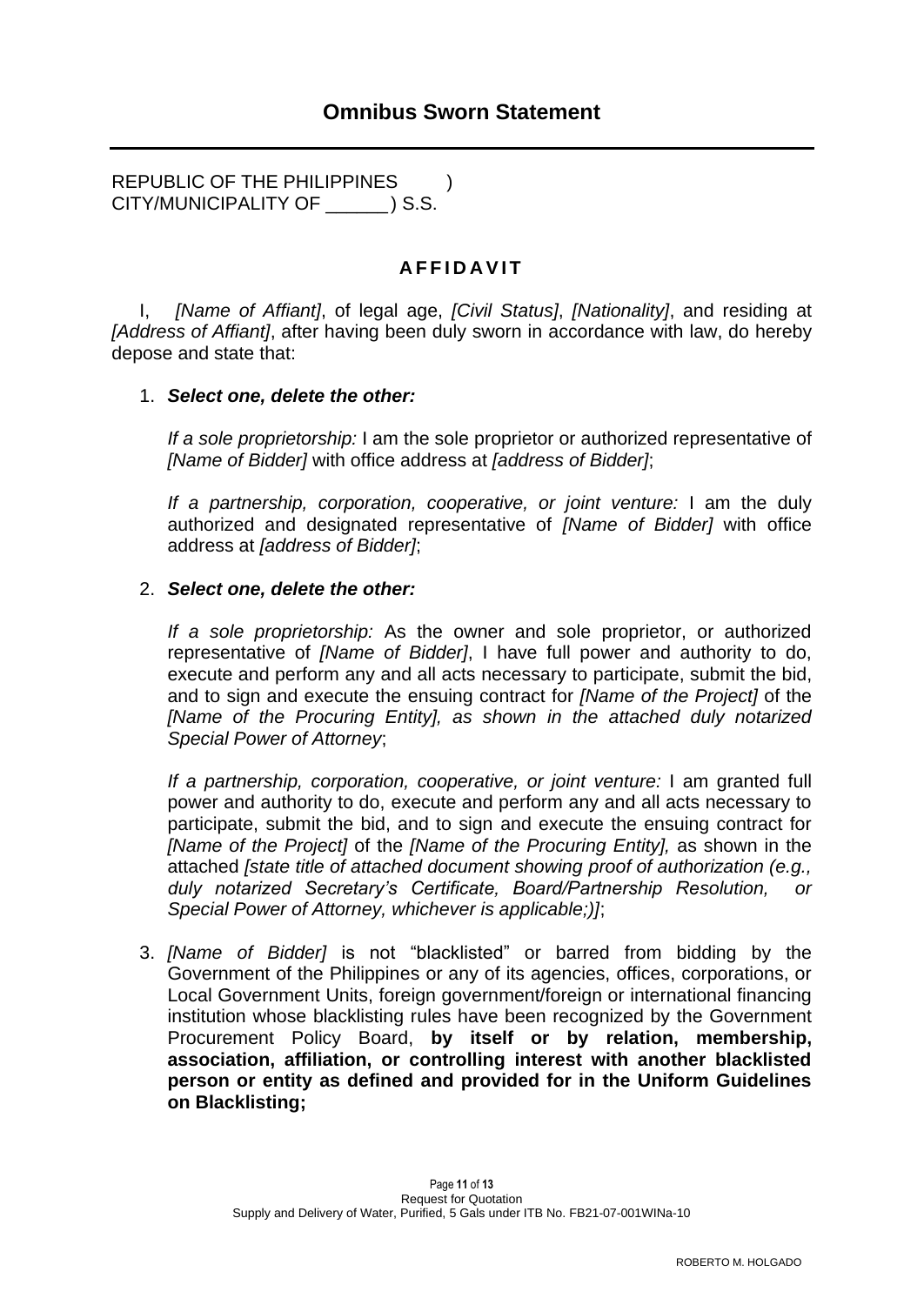- 4. Each of the documents submitted in satisfaction of the bidding requirements is an authentic copy of the original, complete, and all statements and information provided therein are true and correct;
- 5. *[Name of Bidder]* is authorizing the Head of the Procuring Entity or its duly authorized representative(s) to verify all the documents submitted;

### 6. *Select one, delete the rest:*

*If a sole proprietorship:* The owner or sole proprietor is not related to the Head of the Procuring Entity, members of the Bids and Awards Committee (BAC), the Technical Working Group, and the BAC Secretariat, the head of the Project Management Office or the end-user unit, and the project consultants by consanguinity or affinity up to the third civil degree;

*If a partnership or cooperative:* None of the officers and members of *[Name of Bidder]* is related to the Head of the Procuring Entity, members of the Bids and Awards Committee (BAC), the Technical Working Group, and the BAC Secretariat, the head of the Project Management Office or the end-user unit, and the project consultants by consanguinity or affinity up to the third civil degree;

*If a corporation or joint venture:* None of the officers, directors, and controlling stockholders of *[Name of Bidder]* is related to the Head of the Procuring Entity, members of the Bids and Awards Committee (BAC), the Technical Working Group, and the BAC Secretariat, the head of the Project Management Office or the end-user unit, and the project consultants by consanguinity or affinity up to the third civil degree;

- 7. *[Name of Bidder]* complies with existing labor laws and standards; and
- 8. *[Name of Bidder]* is aware of and has undertaken the following responsibilities as a Bidder:
	- a) Carefully examine all of the Bidding Documents;
	- b) Acknowledge all conditions, local or otherwise, affecting the implementation of the Contract;
	- c) Made an estimate of the facilities available and needed for the contract to be bid, if any; and
	- d) Inquire or secure Supplemental/Bid Bulletin(s) issued for the *[Name of the Project]*.
- 9. *[Name of Bidder]* did not give or pay directly or indirectly, any commission, amount, fee, or any form of consideration, pecuniary or otherwise, to any person or official, personnel or representative of the government in relation to any procurement project or activity.